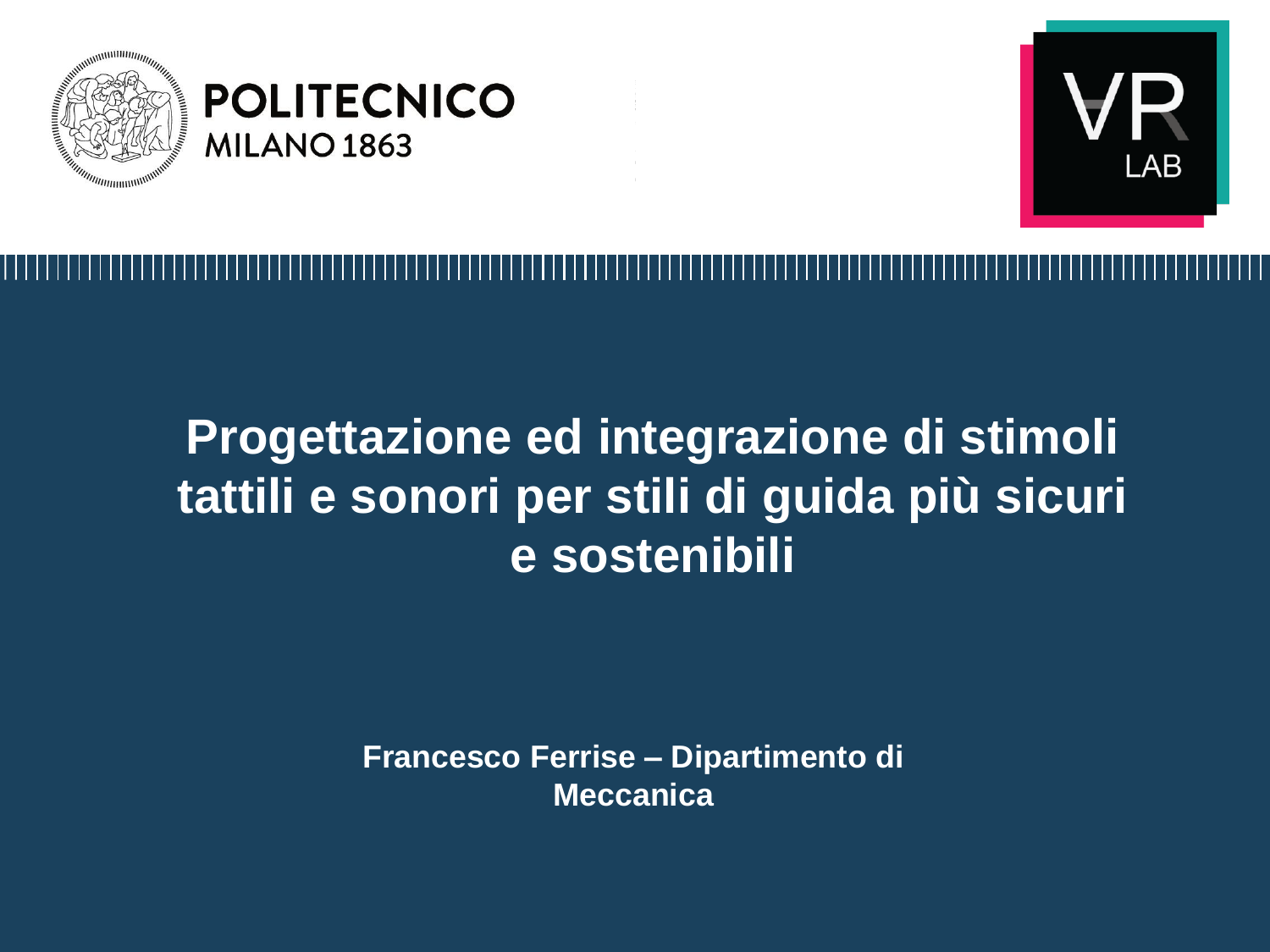#### **Collaborazioni attive / attività in corso**

Comunicazione multisensoriale utente/prodotto per modificare azioni o comportamenti non sostenibili

Uso delle tecnologie di Realtà Virtuale/Aumentata per creare consapevolezza dell'impatto degli stili di vita







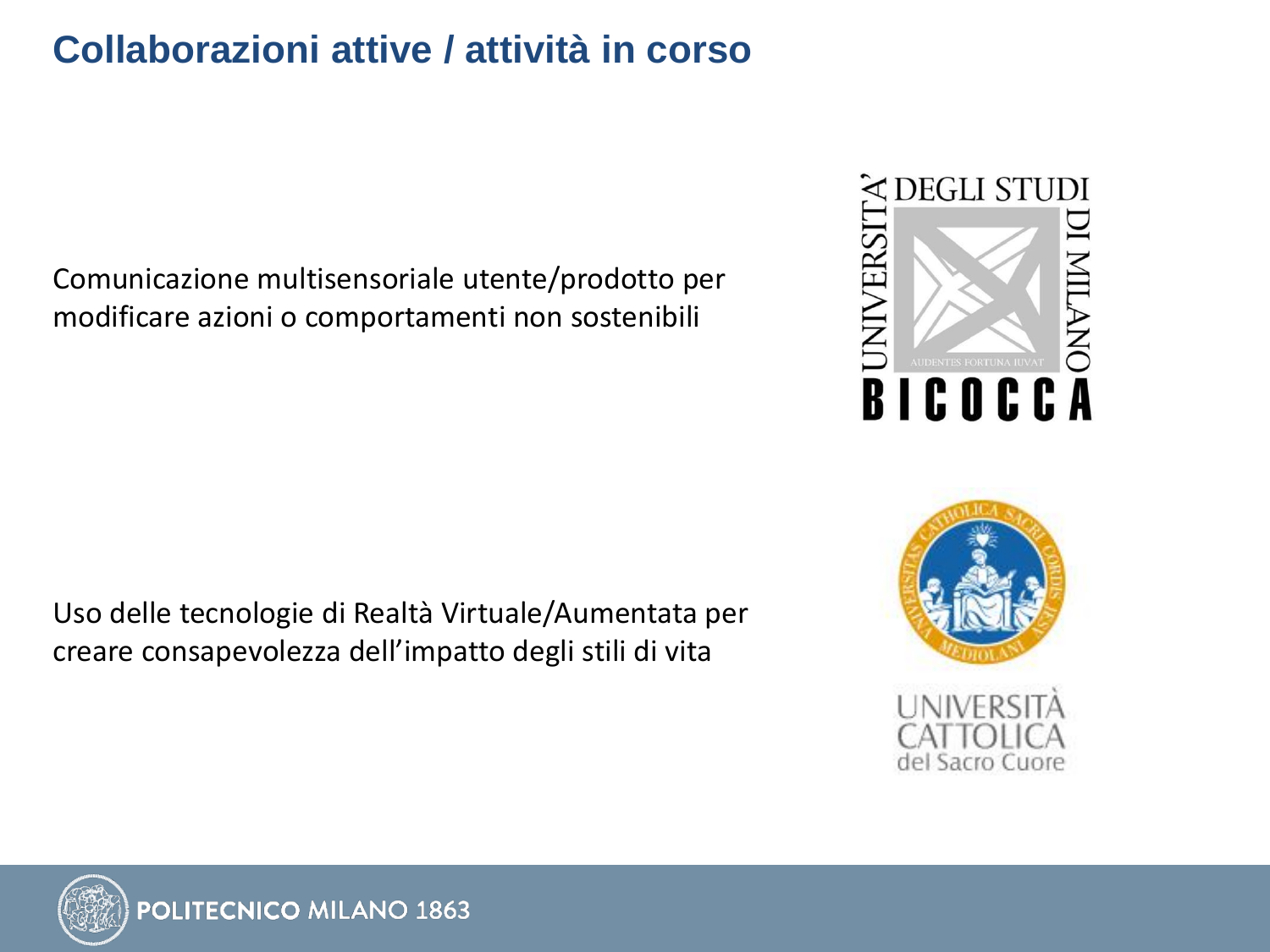# **Casi di studio in corso / pianificati**

Eccessivo consumo di prodotti di plastica

**Problema affrontato Approccio usato** 

**VR/AR** 

**Physical Computing** 



**Comportamenti alla guida errati che producono pericoli per se stessi e per altri**

**Stili di guida che portano ad un consumo eccessivo di carburante**

Spreco di acqua

Consumo eccessivo di corrente elettrica dovuto ad uso non corretto di elettrodomestici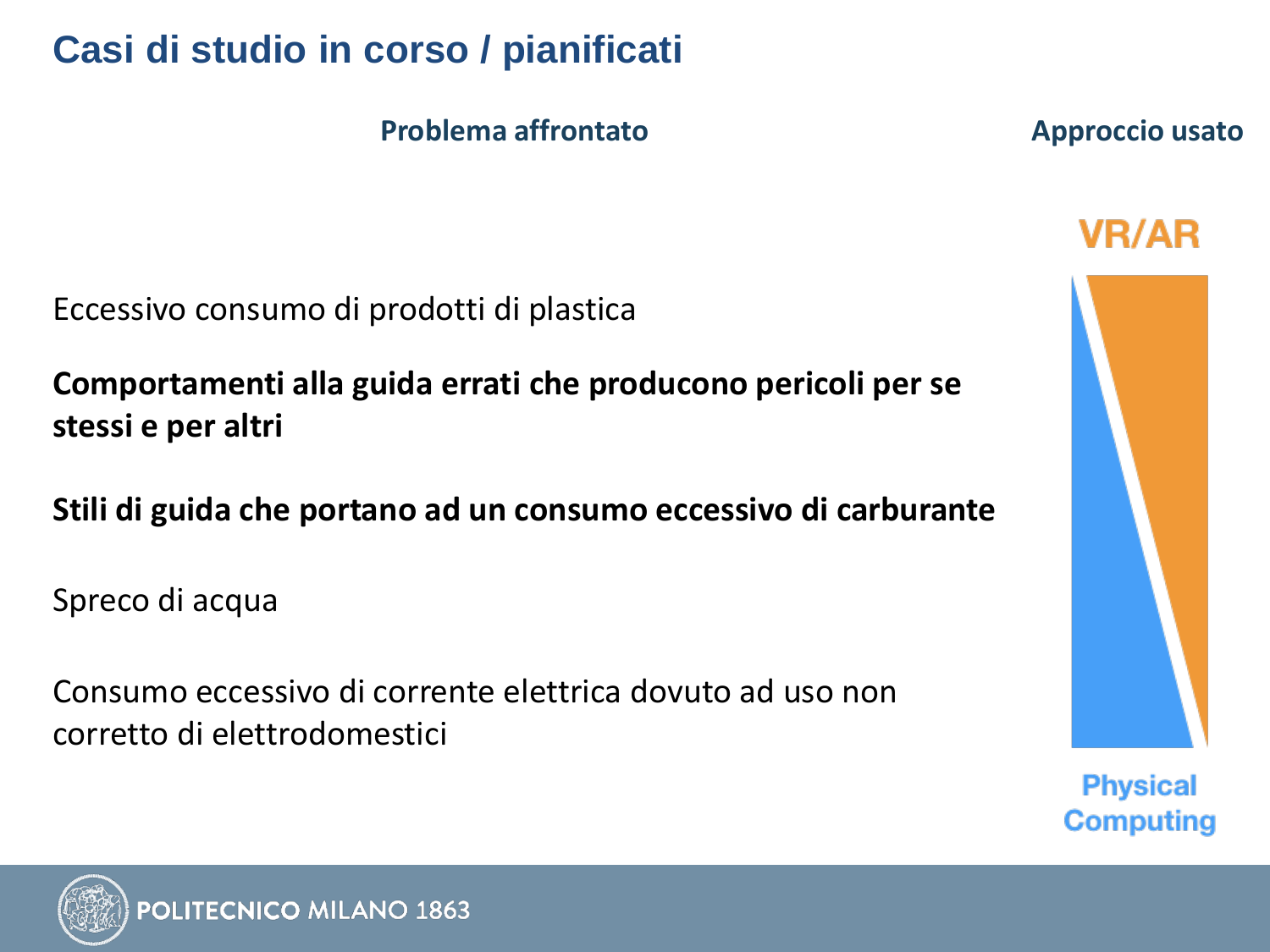## **Comunicazione multisensoriale con veicoli autonomi (livello 3)**





Attuatori integrati nella seduta



 $\alpha$  and  $\alpha$  and  $\alpha$  allows the participant to familiarize with the participant to familiarize with  $\alpha$  $\tau$  from and provide information on eventual take-driving car and provide information on eventual take-

.<br>Delbene, L., Guirado, R., Robledo, E., Ruscio, D., Ferrise, F., Ariansyah, D., & Bordegoni, M. (2017). Design of a Haptic/Auditory Warning Interface to Improve User Communication with Autonomous Vehicles. In 2017 International Conference on Innovative Design and Participant would be introduced to the i.Drive simulator. An *Manufacturing* (pp. 1-5).  $\sim$  considered:  $\sim$ 

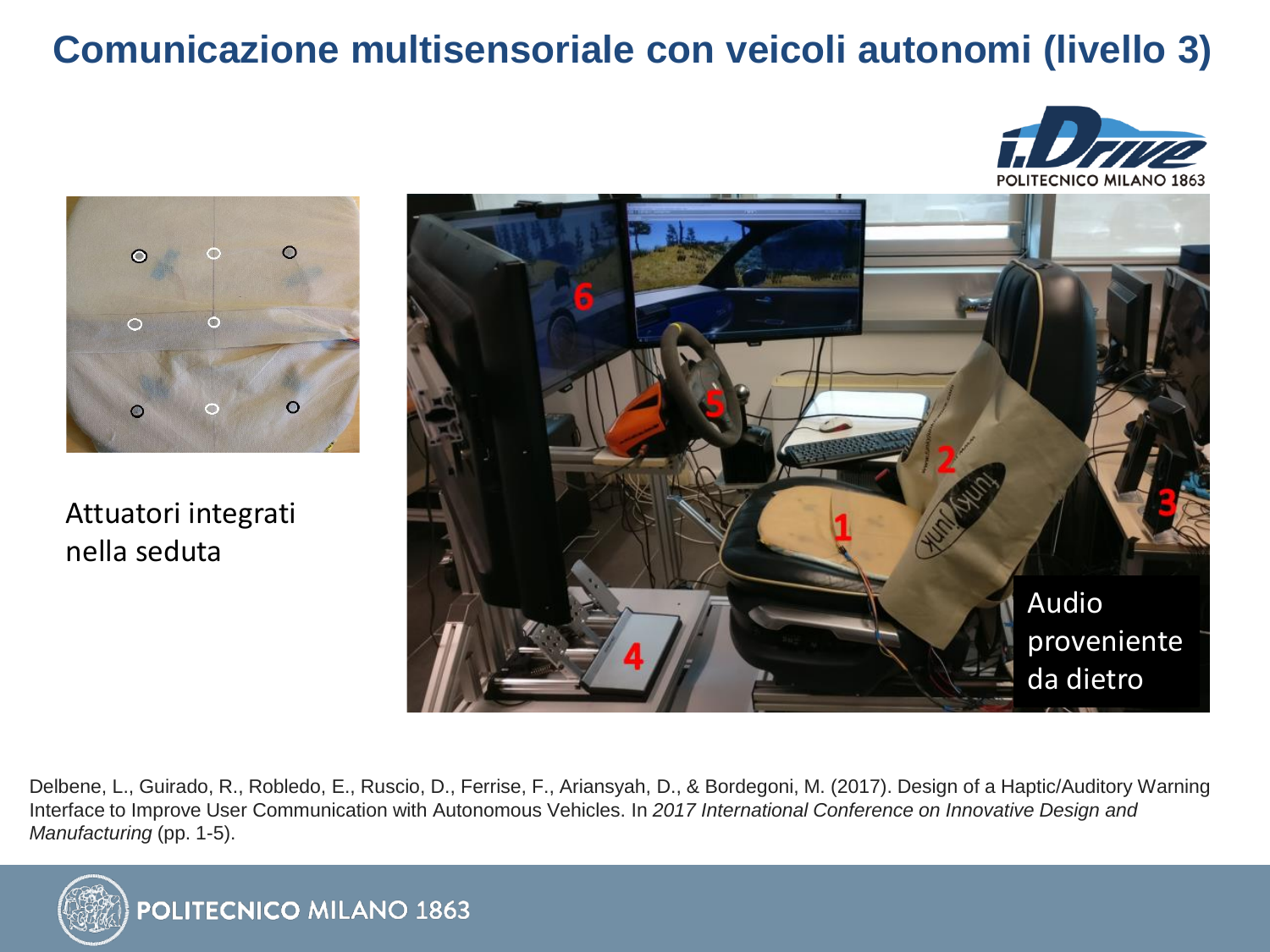### **Integrazioni di informazioni tattili nel volante**



Attuatori distribuiti lungo il volante

Scenario virtuale per il testing

Progetto svolto da Andrea Peccini nel corso Haptics 15/16

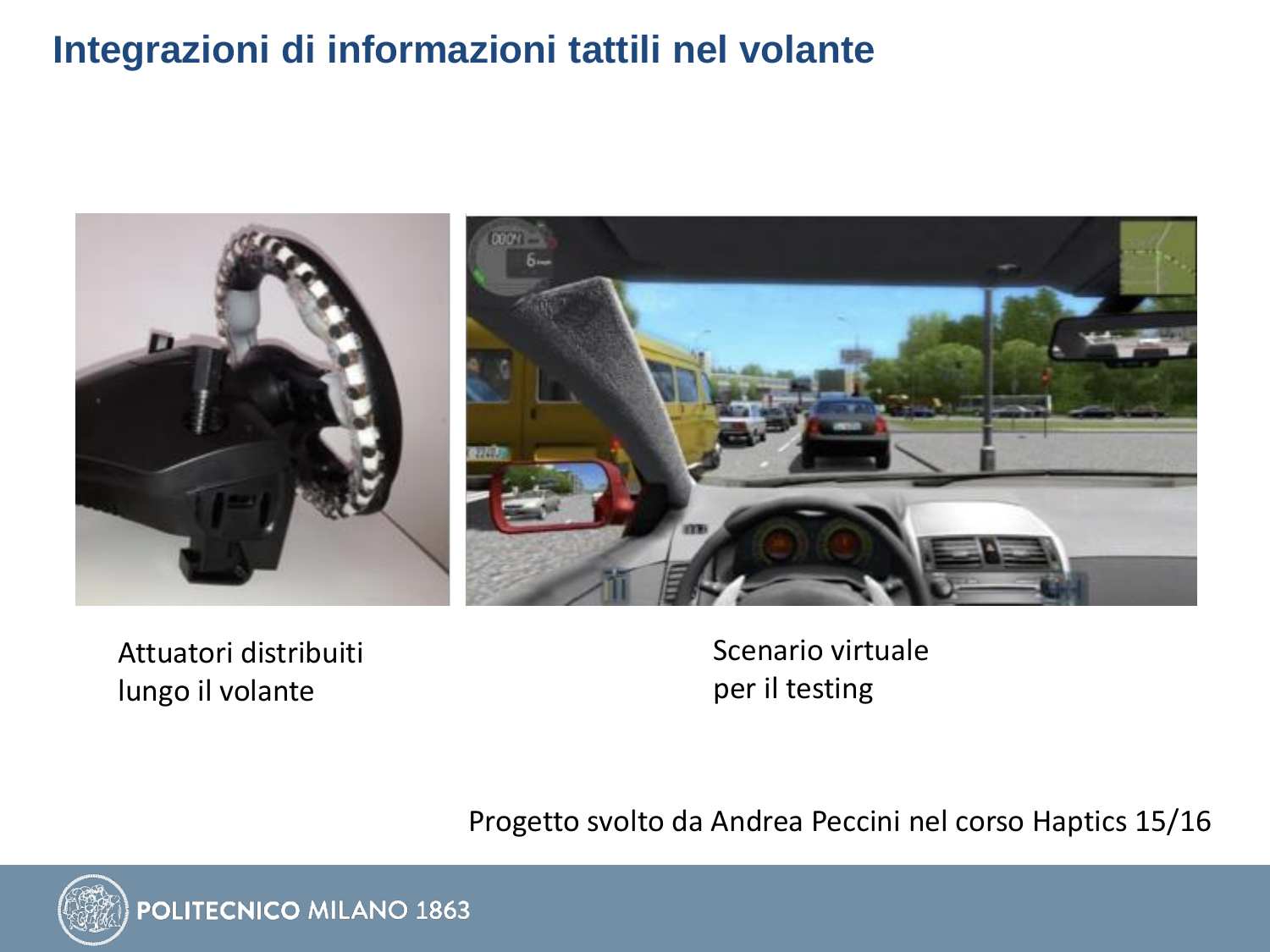# **Uso di informazioni tattili in dispositivi wearable**



**HAPTICS NAVIGATION TOOL FOR CYCLISTS** 

Alarcon, E., & Ferrise, F. (2017). Design of a Wearable Haptic Navigation Tool for Cyclists. In *2017 International Conference on Innovative Design and Manufacturing* (pp. 1-6).

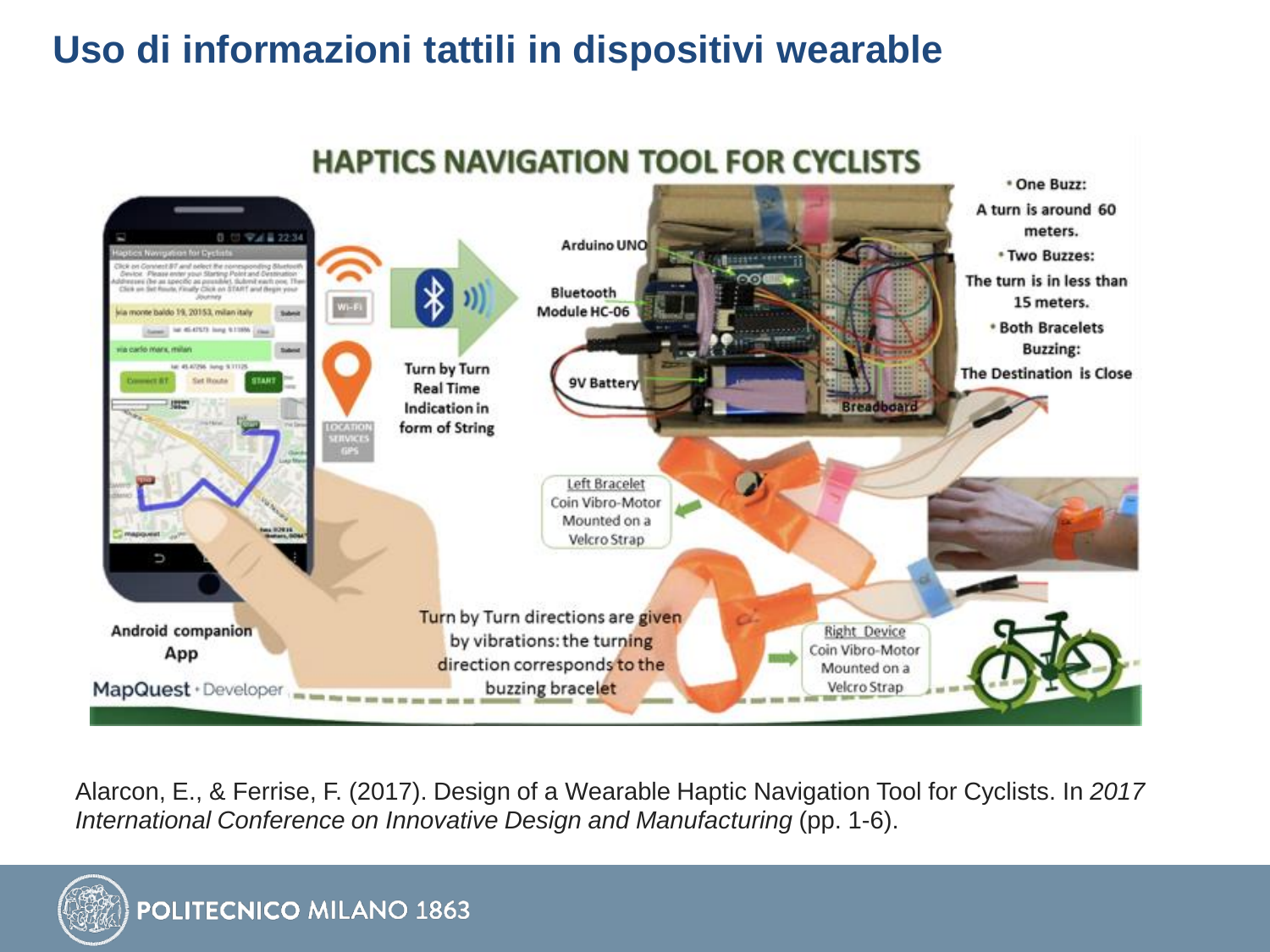#### **Uso di comunicazione tattile per l'eco-driving**

# **Drive clever** with haptic feedback

Taking acceleration further Bosch's active gas pedal gives drivers an intuitive signal right at their feet, allowing them to stay even safer on the road.

#### up to



reduction in fuel consumption is possible thanks to signals that promote more efficient driving.



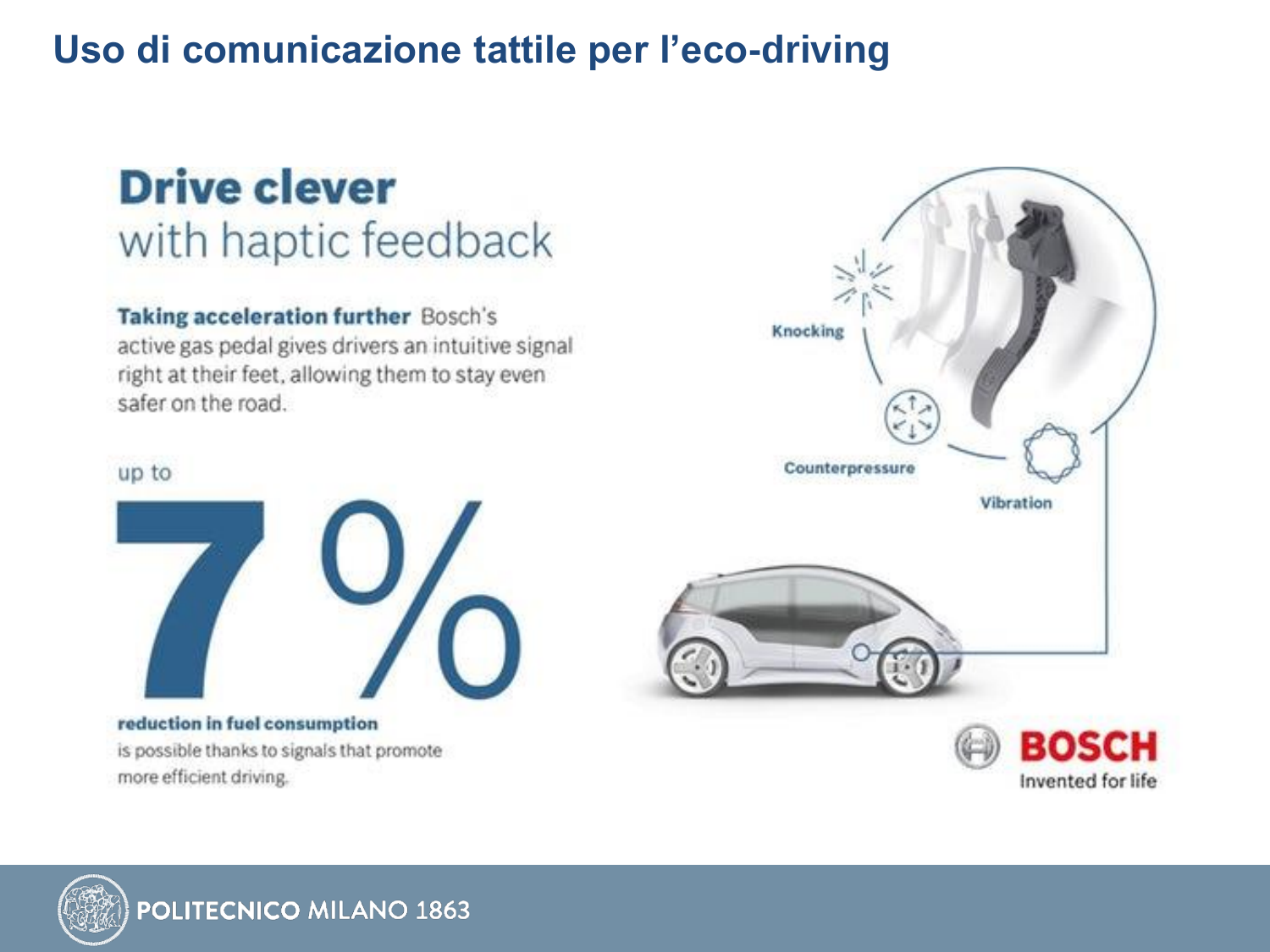### **Approccio utilizzato**



HUMAN FACTORS IN ROAD AND RAIL TRANSPORT

Utilizzo dei canali sensoriali che sono più scarichi

Utilizzo contemporaneo di più canali per veicolare la stessa informazione

Progettazione di stimoli immediati da comprendere

Considerazioni sul carico mentale e sulla condizione emotiva del passeggero

Testing iniziale in uno scenario di realtà virtuale